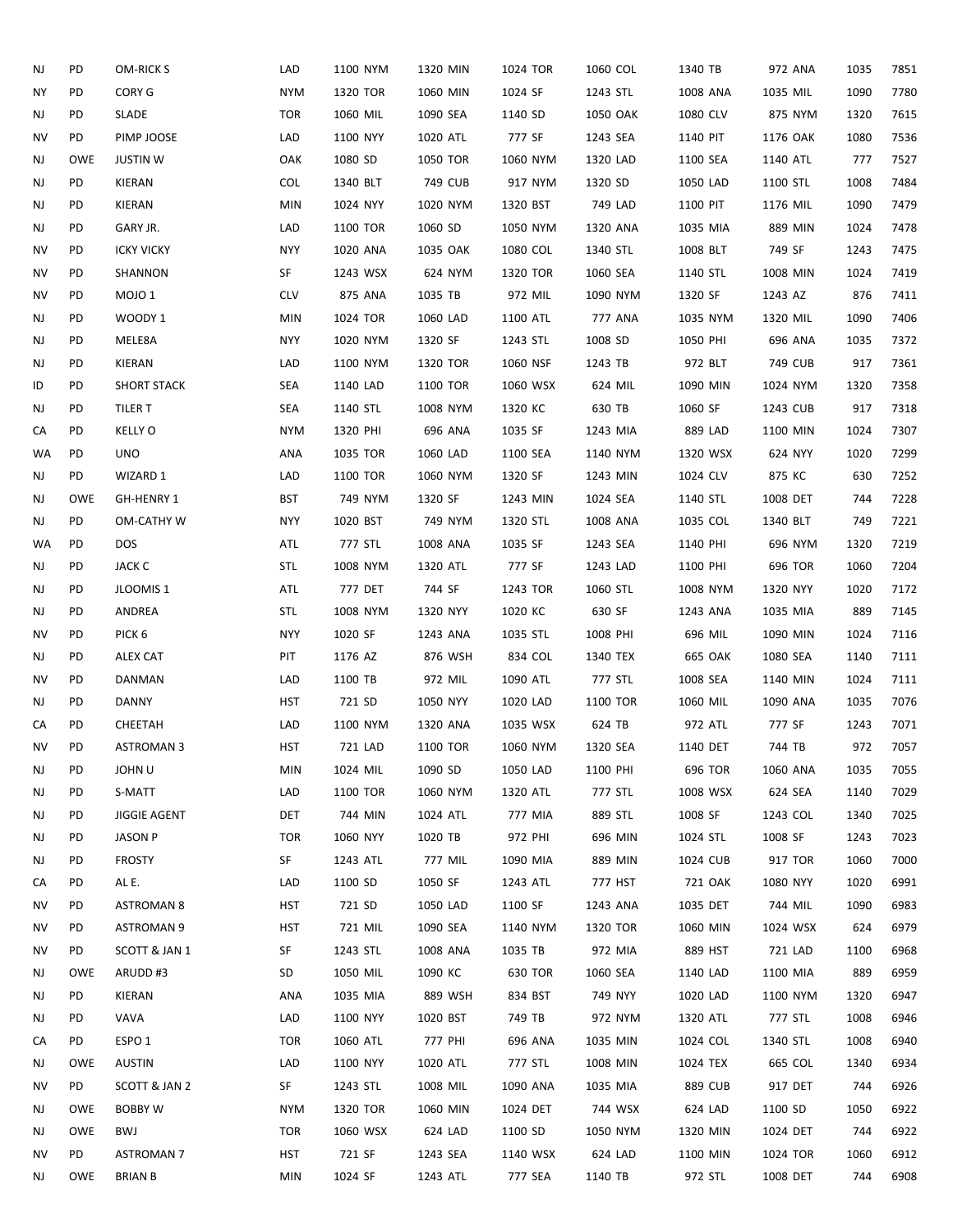| NV        | PD         | <b>GINGER SPICE</b>  | SF         | 1243 LAD | 1100 HST | 721 TB   | 972 NYY  | 1020 OAK | 1080 BST | 749  | 6885 |
|-----------|------------|----------------------|------------|----------|----------|----------|----------|----------|----------|------|------|
| NJ        | OWE        | J MAGEE              | LAD        | 1100 NYY | 1020 TOR | 1060 MIL | 1090 PHI | 696 MIA  | 889 MIN  | 1024 | 6879 |
| ΝY        | <b>OWE</b> | <b>DENNIS</b>        | <b>NYM</b> | 1320 ANA | 1035 TB  | 972 BLT  | 749 PIT  | 1176 AZ  | 876 BST  | 749  | 6877 |
| NV        | PD         | <b>DUHHH</b>         | SF         | 1243 NYY | 1020 WSH | 834 DET  | 744 WSX  | 624 MIL  | 1090 NYM | 1320 | 6875 |
| CA        | PD         | LETTUCE TRIMMER 2    | BST        | 749 TB   | 972 ATL  | 777 SF   | 1243 STL | 1008 MIN | 1024 LAD | 1100 | 6873 |
| NJ        | PD         | OM-GARY H2           | LAD        | 1100 ATL | 777 NYM  | 1320 TOR | 1060 NYY | 1020 WSX | 624 TB   | 972  | 6873 |
| NJ        | PD         | WOODY 2              | <b>WSH</b> | 834 LAD  | 1100 DET | 744 MIN  | 1024 ATL | 777 NYM  | 1320 TOR | 1060 | 6859 |
| NJ        | PD         | FLUTTER SPOON        | LAD        | 1100 NYY | 1020 WSX | 624 SD   | 1050 NYM | 1320 MIN | 1024 TEX | 665  | 6803 |
| ID        | PD         | LONE DUCK            | PHI        | 696 STL  | 1008 SD  | 1050 ATL | 777 TOR  | 1060 NYM | 1320 MIA | 889  | 6800 |
| NJ        | PD         | JEFF PL              | LAD        | 1100 BST | 749 OAK  | 1080 TB  | 972 TOR  | 1060 SD  | 1050 ATL | 777  | 6788 |
| NJ        | PD         | OM-GARY H1           | <b>HST</b> | 721 BST  | 749 NYY  | 1020 MIL | 1090 LAD | 1100 COL | 1340 BLT | 749  | 6769 |
| NJ        | PD         | RON U                | PHI        | 696 STL  | 1008 LAD | 1100 SF  | 1243 TB  | 972 MIN  | 1024 HST | 721  | 6764 |
| NV        | PD         | <b>GUS</b>           | <b>DET</b> | 744 SF   | 1243 WSH | 834 ANA  | 1035 ATL | 777 SD   | 1050 OAK | 1080 | 6763 |
| AZ        | PD         | <b>MARKY MARK</b>    | HST        | 721 BST  | 749 NYM  | 1320 STL | 1008 ANA | 1035 MIN | 1024 AZ  | 876  | 6733 |
| NJ        | PD         | <b>BILLYNIS 1</b>    | <b>NYM</b> | 1320 WSX | 624 SD   | 1050 ATL | 777 ANA  | 1035 PIT | 1176 BST | 749  | 6731 |
| CA        | PD         | RED BALLS 1          | LAD        | 1100 NYY | 1020 NYM | 1320 STL | 1008 ANA | 1035 CIN | 369 CLV  | 875  | 6727 |
| NJ        | PD         | EUGENE               | LAD        | 1100 WSX | 624 TOR  | 1060 MIL | 1090 ATL | 777 SEA  | 1140 CUB | 917  | 6708 |
| NJ        | PD         | OM-ERINN             | LAD        | 1100 PHI | 696 ATL  | 777 BST  | 749 SF   | 1243 OAK | 1080 TOR | 1060 | 6705 |
| NJ        | PD         | RACHEL C             | <b>STL</b> | 1008 LAD | 1100 NYM | 1320 BST | 749 ATL  | 777 NYY  | 1020 HST | 721  | 6695 |
| NJ        | <b>OWE</b> | ARUDD#2              | <b>WSX</b> | 624 TOR  | 1060 HST | 721 ATL  | 777 MIL  | 1090 LAD | 1100 NYM | 1320 | 6692 |
| NJ        | OWE        | GH-LARRY             | <b>NYM</b> | 1320 TOR | 1060 HST | 721 MIL  | 1090 LAD | 1100 WSX | 624 ATL  | 777  | 6692 |
| CA        | PD         | ESPO <sub>2</sub>    | LAD        | 1100 MIL | 1090 NYM | 1320 SEA | 1140 CIN | 369 CUB  | 917 DET  | 744  | 6680 |
| NJ        | PD         | KIERAN               | DET        | 744 WSX  | 624 LAD  | 1100 COL | 1340 ATL | 777 ANA  | 1035 TOR | 1060 | 6680 |
| ID        | PD         | <b>MATTRESS JEFF</b> | ATL        | 777 TEX  | 665 TOR  | 1060 WSX | 624 NYM  | 1320 SEA | 1140 MIL | 1090 | 6676 |
| NV        | PD         | SCOTT & SCOTTY       | SF         | 1243 CLV | 875 TEX  | 665 AZ   | 876 NYY  | 1020 CUB | 917 OAK  | 1080 | 6676 |
| MD        | OWE        | SCOTT <sub>M</sub>   | <b>MIN</b> | 1024 ATL | 777 PHI  | 696 PIT  | 1176 AZ  | 876 MIL  | 1090 ANA | 1035 | 6674 |
| NJ        | PD         | OM-CHAD              | <b>TOR</b> | 1060 ATL | 777 STL  | 1008 WSX | 624 SEA  | 1140 ANA | 1035 MIN | 1024 | 6668 |
| NJ        | PD         | #3                   | PHI        | 696 MIL  | 1090 SD  | 1050 LAD | 1100 TB  | 972 ANA  | 1035 HST | 721  | 6664 |
| NJ        | PD         | OM-ERIC              | <b>TOR</b> | 1060 PHI | 696 ATL  | 777 MIA  | 889 SWEA | 1140 COL | 1340 BST | 749  | 6651 |
| CA        | PD         | LETTUCE TRIMMER 1    | <b>NYY</b> | 1020 TOR | 1060 ATL | 777 TB   | 972 ANA  | 1035 MIL | 1090 PHI | 696  | 6650 |
| СA        | PD         | <b>TERRY G</b>       | <b>TOR</b> | 1060 WSX | 624 ANA  | 1035 PHI | 696 MIL  | 1090 LAD | 1100 MIN | 1024 | 6629 |
| ID        | PD         | <b>RENO RAT PACK</b> | <b>HST</b> | 721 STL  | 1008 NYM | 1320 TOR | 1060 LAD | 1100 WSX | 624 ATL  | 777  | 6610 |
| NV        | PD         | <b>ASTROMAN 1</b>    | HST        | 721 DET  | 744 ANA  | 1035 LAD | 1100 WSX | 624 NYM  | 1320 TOR | 1060 | 6604 |
| NJ        | PD         | MIKE H L             | <b>MIN</b> | 1024 AZ  | 876 ATL  | 777 PHI  | 696 LAD  | 1100 ANA | 1035 MIL | 1090 | 6598 |
| <b>NV</b> | PD         | <b>ASTROMAN 4</b>    | HST        | 721 MIN  | 1024 DET | 744 TOR  | 1060 LAD | 1100 NYM | 1320 WSX | 624  | 6593 |
| NJ        | PD         | TODD CC              | DET        | 744 SEA  | 1140 LAD | 1100 ANA | 1035 MIA | 889 TEX  | 665 STL  | 1008 | 6581 |
| NJ        | <b>OWE</b> | <b>HUGGYBEAR 1</b>   | <b>CUB</b> | 917 TEX  | 665 COL  | 1340 WSH | 834 AZ   | 876 PIT  | 1176 BLT | 749  | 6557 |
| NJ        | PD         | JOSH S               | BLT        | 749 CUB  | 917 NYY  | 1020 PHI | 696 NYM  | 1320 DET | 744 OAK  | 1080 | 6526 |
| NJ        | PD         | DETROIT NICK         | DET        | 744 TOR  | 1060 BST | 749 STL  | 1008 COL | 1340 BLT | 749 CLV  | 875  | 6525 |
| NJ        | PD         | PIERCE               | NYY        | 1020 LAD | 1100 STL | 1008 ATL | 777 HST  | 721 CLV  | 875 MIN  | 1024 | 6525 |
| AZ        | PD         | OMAHA RYAN           | <b>STL</b> | 1008 SEA | 1140 ANA | 1035 PHI | 696 MIN  | 1024 DET | 744 AZ   | 876  | 6523 |
| NJ        | PD.        | <b>SLUMPY</b>        | SF         | 1243 MIN | 1024 MIA | 889 KC   | 630 PHI  | 696 CLV  | 875 SEA  | 1140 | 6497 |
| NJ        | PD.        | <b>MURKY</b>         | SF         | 1243 MIA | 889 MIN  | 1024 CUB | 917 AZ   | 876 CIN  | 369 PIT  | 1176 | 6494 |
| NJ        | <b>OWE</b> | GH-JOSH              | <b>NYM</b> | 1320 TB  | 972 MIN  | 1024 LAD | 1100 OAK | 1080 CIN | 369 WSX  | 624  | 6489 |
| NJ        | PD.        | OM-ANDREW            | <b>NYM</b> | 1320 CUB | 917 PHI  | 696 HST  | 721 WSH  | 834 SF   | 1243 BST | 749  | 6480 |
| NJ        | PD         | ADAM S 2             | <b>STL</b> | 1008 SF  | 1243 KC  | 630 ANA  | 1035 BLT | 749 CUB  | 917 MIA  | 889  | 6471 |
| NJ        | PD         | ANGIE P              | HST        | 721 WSX  | 624 NYM  | 1320 SF  | 1243 PHI | 696 OAK  | 1080 ATL | 777  | 6461 |
| NJ        | PD         | ED.                  | NYY        | 1020 MIL | 1090 LAD | 1100 OAK | 1080 SD  | 1050 HST | 721 CIN  | 369  | 6430 |
| NJ        | PD         | OM-EV                | <b>NYY</b> | 1020 SEA | 1140 BLT | 749 MIA  | 889 MIN  | 1024 TB  | 972 KC   | 630  | 6424 |
| CA        | OWE        | <b>GRINGO</b>        | <b>NYY</b> | 1020 LAD | 1100 ATL | 777 MIL  | 1090 HST | 721 CLV  | 875 WSH  | 834  | 6417 |